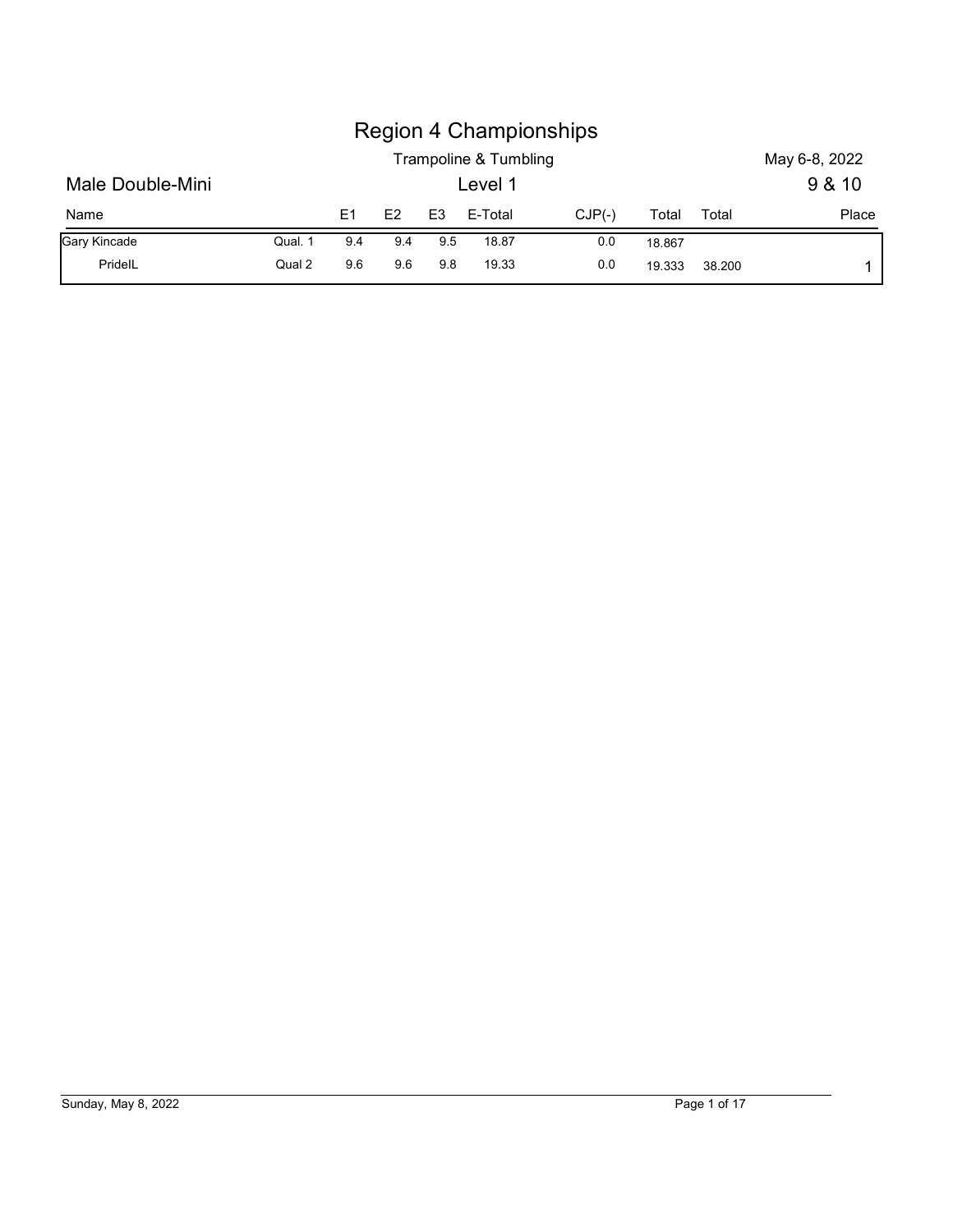|                  |         |                |     |                | <b>Region 4 Championships</b><br>Trampoline & Tumbling |          |        |       | May 6-8, 2022 |
|------------------|---------|----------------|-----|----------------|--------------------------------------------------------|----------|--------|-------|---------------|
| Male Double-Mini |         |                |     |                | Level 2                                                |          |        |       | 6 & Under     |
| Name             |         | E <sub>1</sub> | E2  | E <sub>3</sub> | E-Total                                                | $CJP(-)$ | Total  | Total | Place         |
| Adam Elkhateeb   | Qual. 1 | 9.2            | 9.3 | 9.2            | 18.47                                                  | 0.0      | 18.467 |       |               |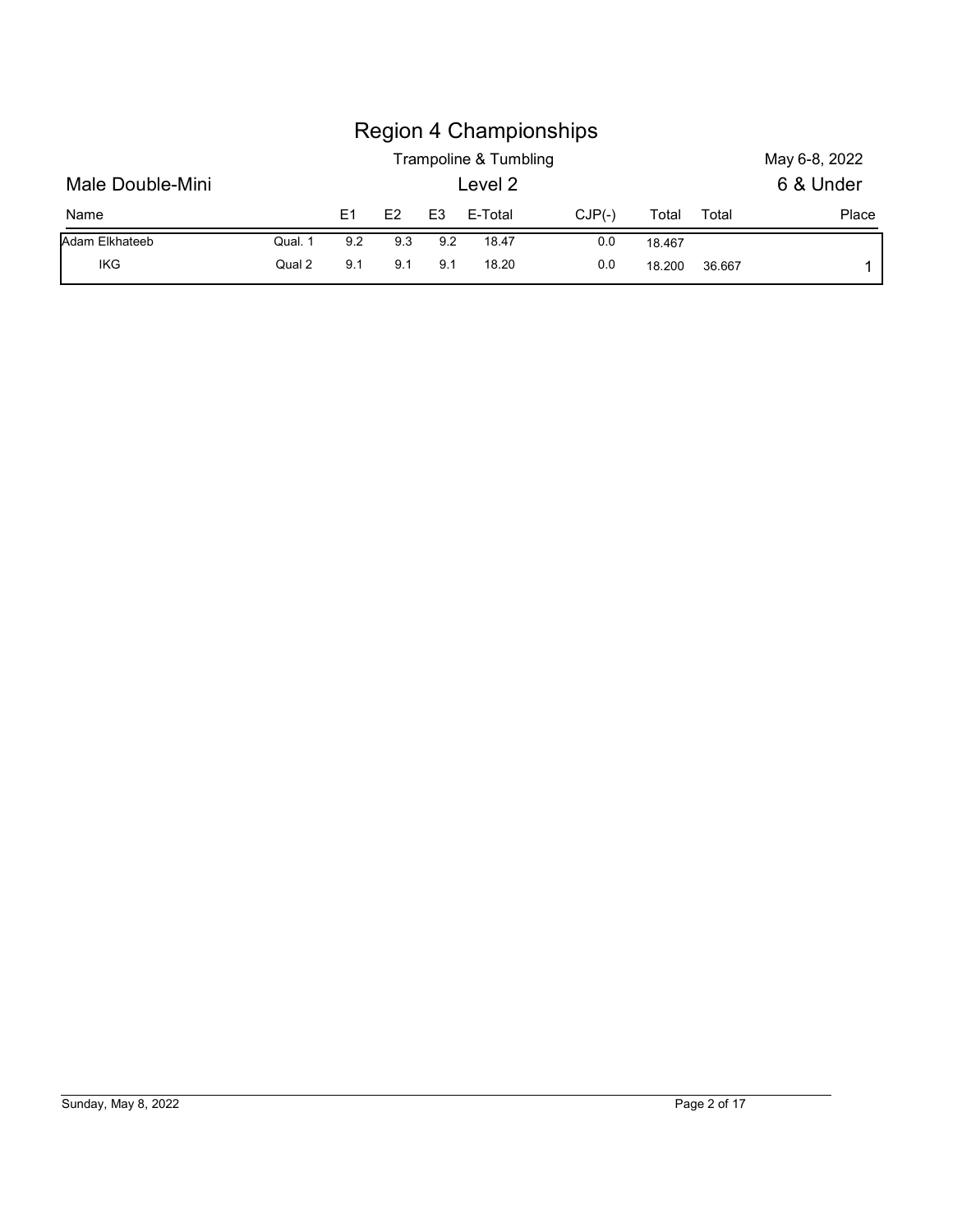|                  |         |                |     |                | <b>Region 4 Championships</b><br>Trampoline & Tumbling |          |        |       | May 6-8, 2022 |
|------------------|---------|----------------|-----|----------------|--------------------------------------------------------|----------|--------|-------|---------------|
| Male Double-Mini |         |                |     |                | Level 2                                                |          |        |       | 7 & 8         |
| Name             |         | E <sub>1</sub> | E2  | E <sub>3</sub> | E-Total                                                | $CJP(-)$ | Total  | Total | Place         |
| Elijah Stillman  | Qual. 1 | 9.2            | 9.3 | 9.2            | 18.47                                                  | 0.0      | 18.467 |       |               |

# Sunday, May 8, 2022 Page 3 of 17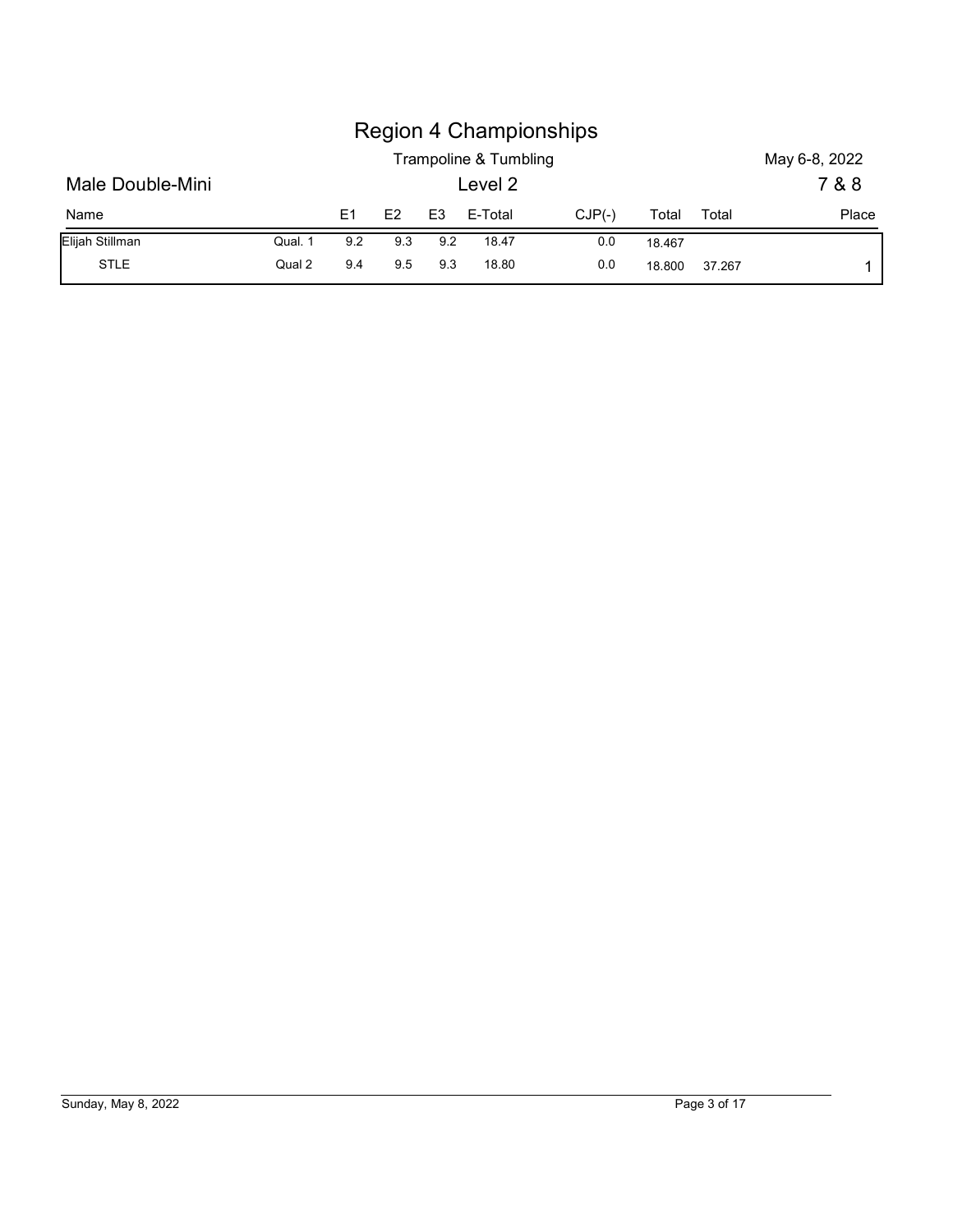|                  |         |                |     |                | Trampoline & Tumbling | <b>Region 4 Championships</b> |        |       | May 6-8, 2022 |
|------------------|---------|----------------|-----|----------------|-----------------------|-------------------------------|--------|-------|---------------|
| Male Double-Mini |         |                |     |                | Level 2               |                               |        |       | 15 & Over     |
| Name             |         | E <sub>1</sub> | E2  | E <sub>3</sub> | E-Total               | $CJP(-)$                      | Total  | Total | Place         |
| Gavyn Vieth      | Qual. 1 | 9.6            | 9.5 | 0.0            | 19.10                 | 0.0                           | 19.100 |       |               |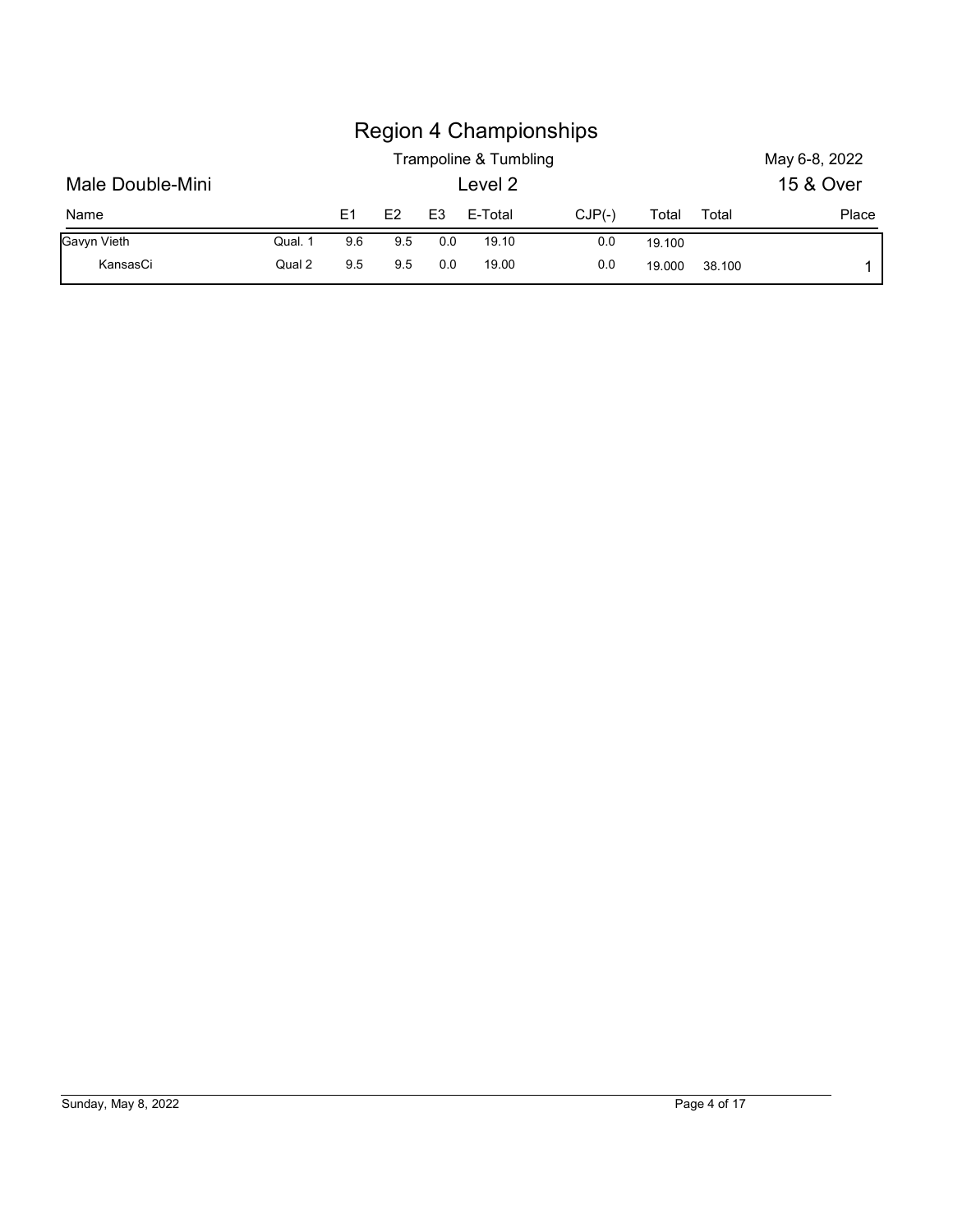|                      |         |                |     |                | <b>Region 4 Championships</b><br>Trampoline & Tumbling |          |        |       |                        |
|----------------------|---------|----------------|-----|----------------|--------------------------------------------------------|----------|--------|-------|------------------------|
| Male Double-Mini     |         |                |     |                | Level 3                                                |          |        |       | May 6-8, 2022<br>7 & 8 |
| Name                 |         | E <sub>1</sub> | E2  | E <sub>3</sub> | E-Total                                                | $CJP(-)$ | Total  | Total | Place                  |
| <b>Cruz Martinez</b> | Qual. 1 | 8.5            | 8.7 | 0.0            | 17.20                                                  | 0.2      | 17.000 |       |                        |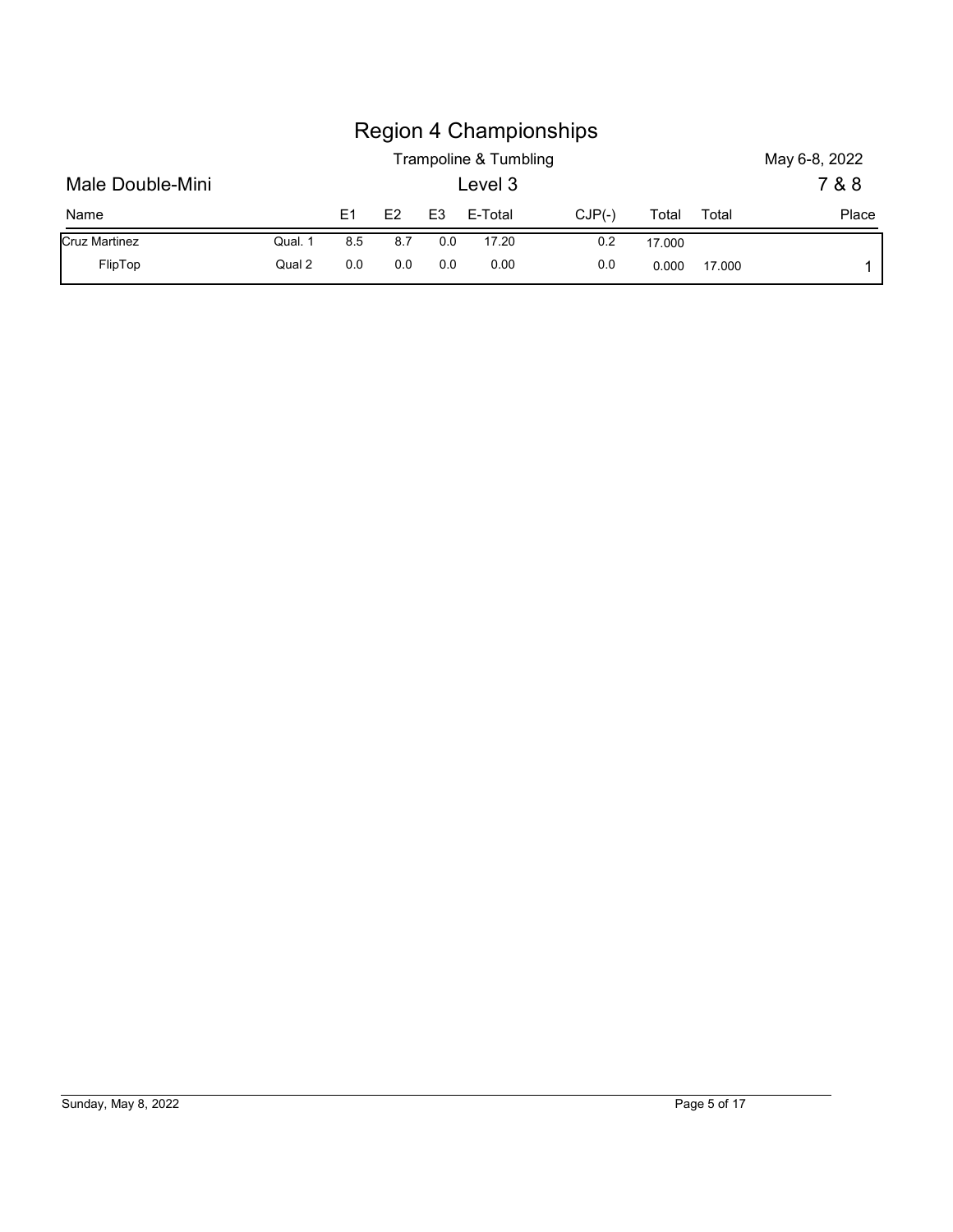|                  |         |     |     |                |                                  | <b>Region 4 Championships</b> |        |       |                         |
|------------------|---------|-----|-----|----------------|----------------------------------|-------------------------------|--------|-------|-------------------------|
| Male Double-Mini |         |     |     |                | Trampoline & Tumbling<br>Level 3 |                               |        |       | May 6-8, 2022<br>9 & 10 |
| Name             |         | E1  | E2  | E <sub>3</sub> | E-Total                          | $CJP(-)$                      | Total  | Total | Place                   |
| Carter Ekena     | Qual. 1 | 9.5 | 9.4 | 9.5            | 18.93                            | 0.0                           | 18.933 |       |                         |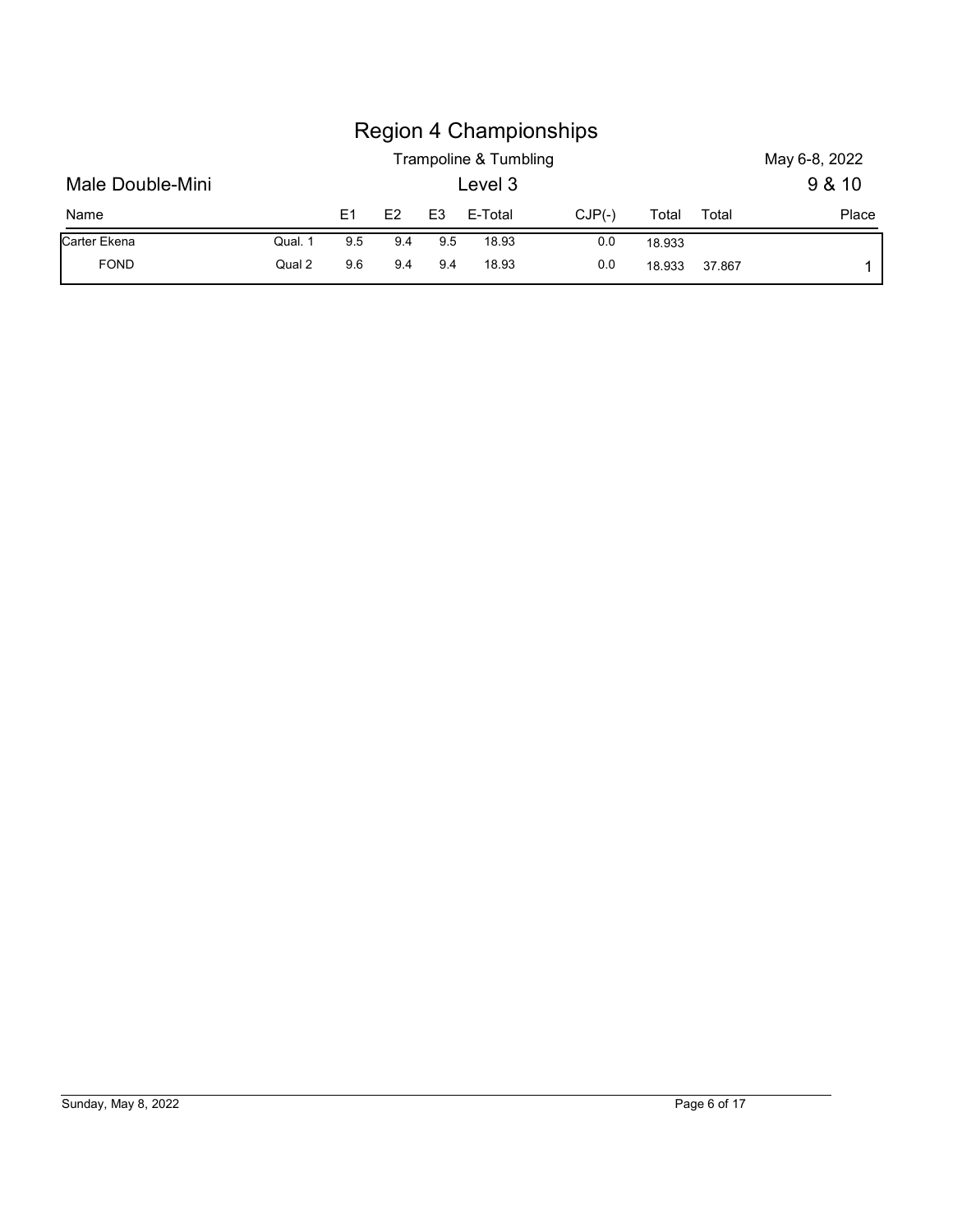|                  |         |                |     |                | <b>Region 4 Championships</b> |          |       |       |               |
|------------------|---------|----------------|-----|----------------|-------------------------------|----------|-------|-------|---------------|
|                  |         |                |     |                | Trampoline & Tumbling         |          |       |       | May 6-8, 2022 |
| Male Double-Mini |         |                |     |                | Level 4                       |          |       |       | 6 & Under     |
| Name             |         | E <sub>1</sub> | E2  | E <sub>3</sub> | E-Total                       | $CJP(-)$ | Total | Total | Place         |
| Thomas Creal     | Qual. 1 | 0.0            | 0.0 | 0.0            | 0.00                          | 0.0      | 0.000 |       |               |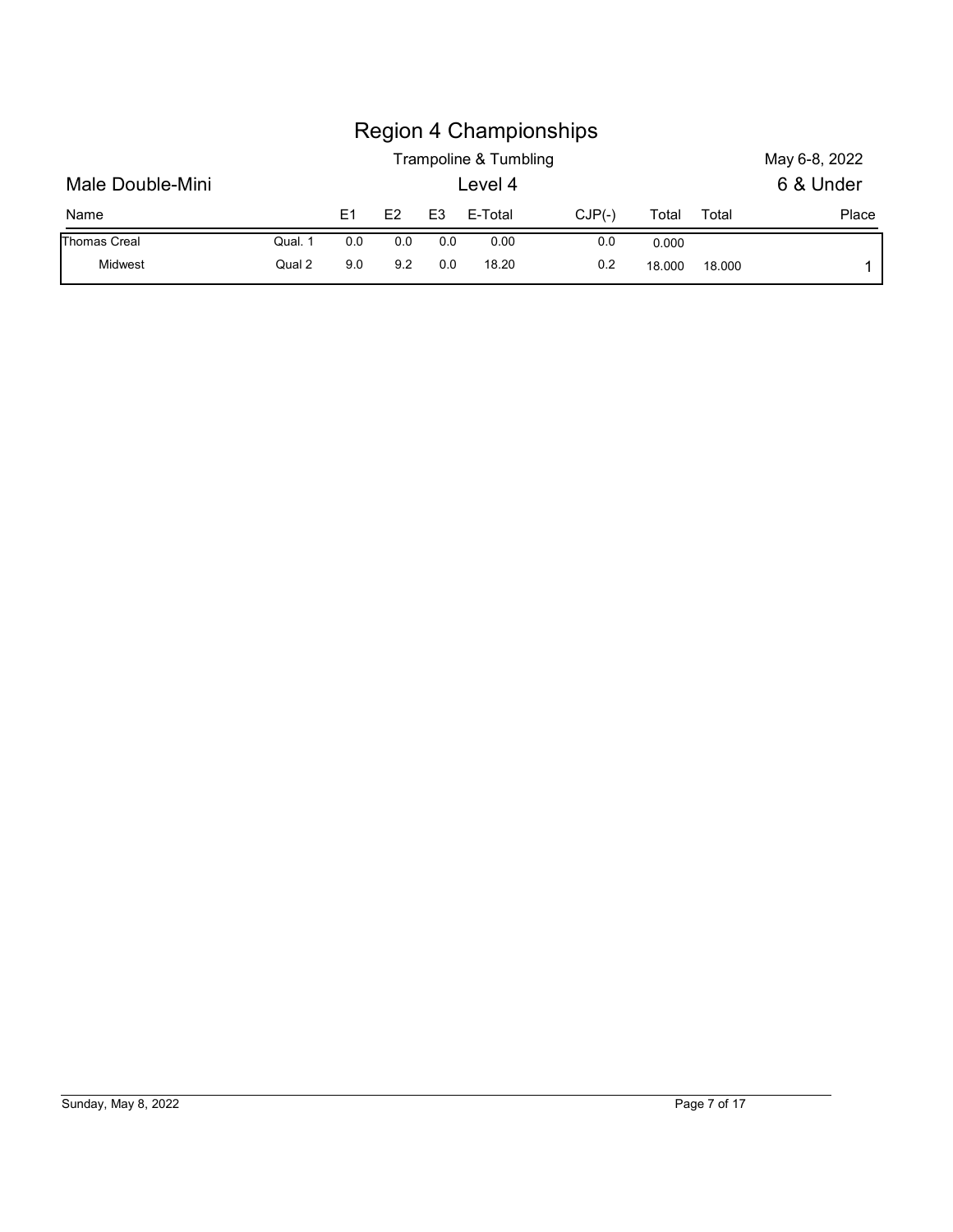|                  |         |                |         |                | Trampoline & Tumbling | <b>Region 4 Championships</b> |        |        | May 6-8, 2022  |
|------------------|---------|----------------|---------|----------------|-----------------------|-------------------------------|--------|--------|----------------|
| Male Double-Mini |         |                |         |                | Level 4               |                               |        |        | 7 & 8          |
| Name             |         | E <sub>1</sub> | E2      | E <sub>3</sub> | E-Total               | $CJP(-)$                      | Total  | Total  | Place          |
| Charles Orr      | Qual. 1 | 9.2            | 9.1     | 0.0            | 18.30                 | 0.0                           | 18.300 |        |                |
| IKG              | Qual 2  | 9.4            | 9.3     | 0.0            | 18.70                 | 0.0                           | 18.700 | 37.000 | 1              |
| Erik Davis       | Qual. 1 | 8.9            | 9.0     | $0.0\,$        | 17.90                 | 0.0                           | 17.900 |        |                |
| <b>STLE</b>      | Qual 2  | 9.2            | $9.2\,$ | 0.0            | 18.40                 | $0.2\,$                       | 18.200 | 36.100 | $\overline{c}$ |
| Omar Elkhateeb   | Qual. 1 | 9.1            | 9.2     | 0.0            | 18.30                 | 0.0                           | 18.300 |        |                |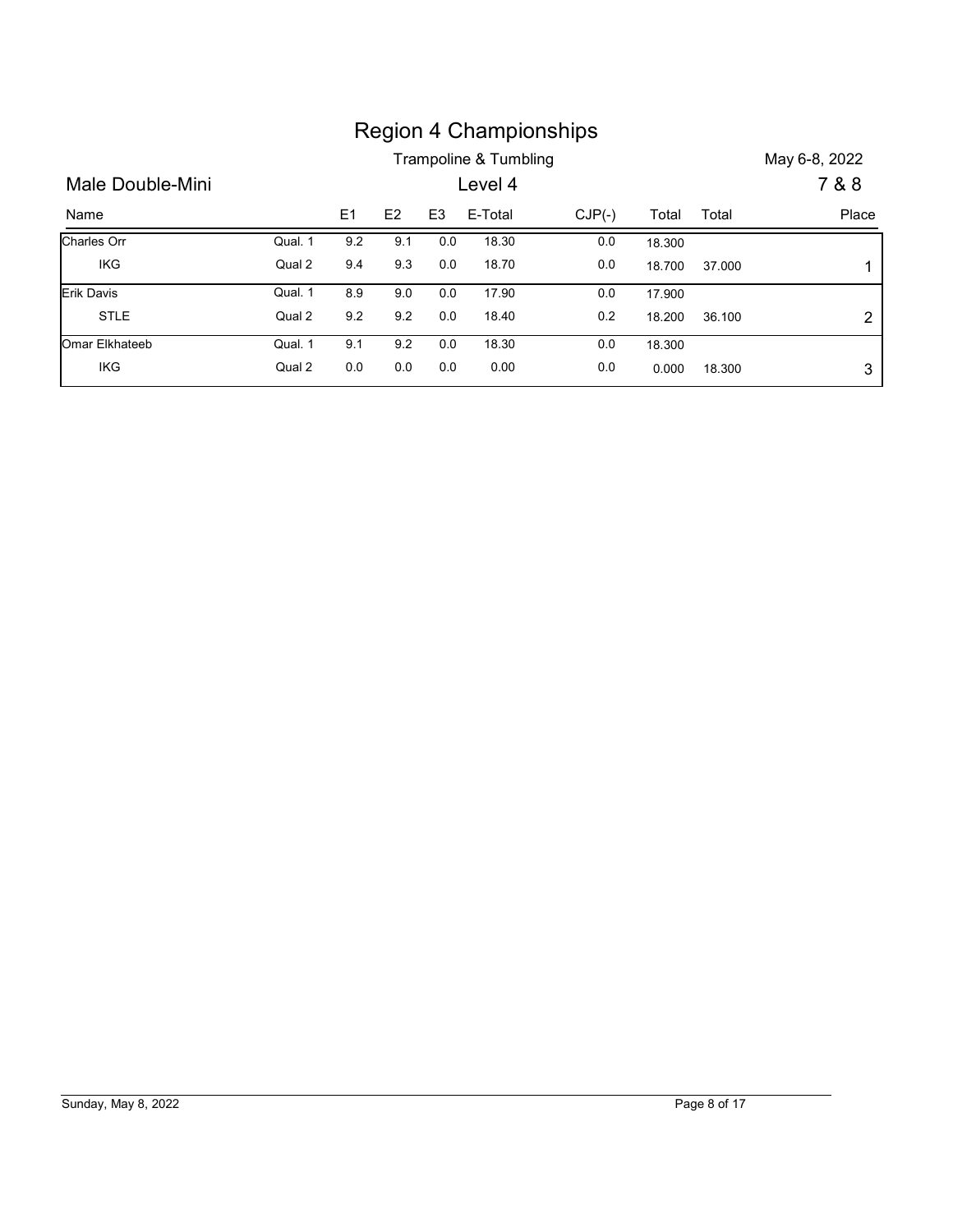|                  |         |     |     |                |                       | <b>Region 4 Championships</b> |        |        |                  |
|------------------|---------|-----|-----|----------------|-----------------------|-------------------------------|--------|--------|------------------|
|                  |         |     |     |                | Trampoline & Tumbling |                               |        |        | May 6-8, 2022    |
| Male Double-Mini |         |     |     |                | Level 4               |                               |        |        | 9 & 10           |
| Name             |         | E1  | E2  | E <sub>3</sub> | E-Total               | $CJP(-)$                      | Total  | Total  | Place            |
| Owen Weber       | Qual. 1 | 9.4 | 9.5 | 9.4            | 18.87                 | 0.0                           | 18.867 |        |                  |
| Helix            | Qual 2  | 9.6 | 9.4 | 9.5            | 19.00                 | 0.0                           | 19.000 | 37.867 | 1                |
| Gavin Kawiecki   | Qual. 1 | 9.4 | 9.3 | 9.2            | 18.60                 | 0.0                           | 18.600 |        |                  |
| DeVeau           | Qual 2  | 9.4 | 9.4 | 9.4            | 18.80                 | 0.0                           | 18.800 | 37.400 | $\boldsymbol{2}$ |
| Dante Maggi      | Qual. 1 | 9.2 | 9.2 | 9.1            | 18.33                 | $0.0\,$                       | 18.333 |        |                  |
| DeVeau           | Qual 2  | 9.1 | 9.1 | 9.2            | 18.27                 | 0.0                           | 18.267 | 36.600 | 3                |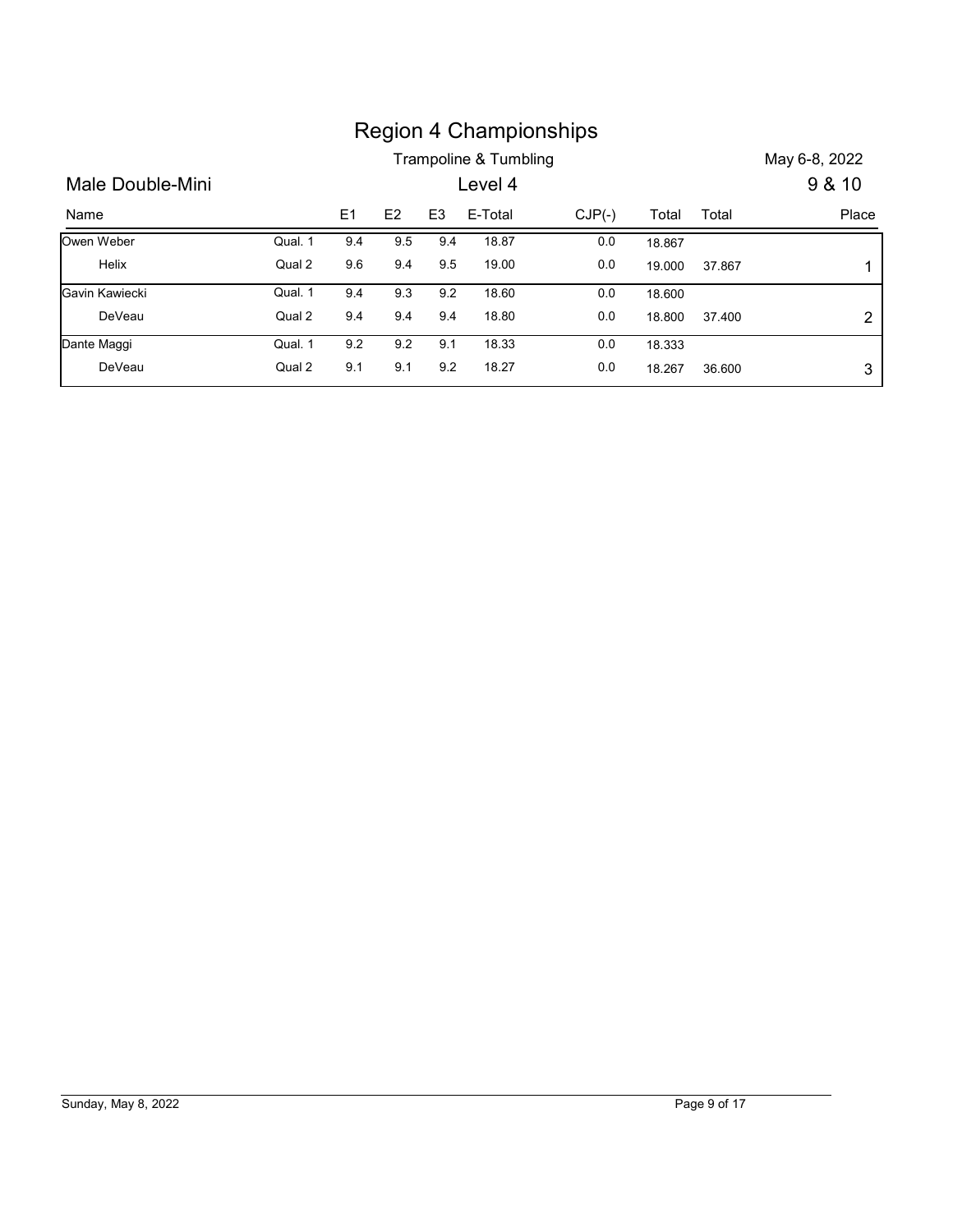|                   |         |         |     |                |                       | <b>Region 4 Championships</b> |        |        |                     |
|-------------------|---------|---------|-----|----------------|-----------------------|-------------------------------|--------|--------|---------------------|
|                   |         |         |     |                | Trampoline & Tumbling |                               |        |        | May 6-8, 2022       |
| Male Double-Mini  |         |         |     |                | Level 4               |                               |        |        | 11 & 12             |
| Name              |         |         | E2  | E <sub>3</sub> | E-Total               | $CJP(-)$                      | Total  |        |                     |
|                   |         | E1      |     |                |                       |                               |        | Total  |                     |
| Darwin Volby-Flor | Qual. 1 | 9.5     | 9.4 | 0.0            | 18.90                 | 0.0                           | 18.900 |        |                     |
| <b>TCT</b>        | Qual 2  | $9.2\,$ | 9.4 | $0.0\,$        | 18.60                 | 0.0                           | 18.600 | 37.500 | 1                   |
| Marco Garavito    | Qual. 1 | 9.2     | 9.1 | 0.0            | 18.30                 | 0.0                           | 18.300 |        |                     |
| <b>DUPG</b>       | Qual 2  | 9.5     | 9.3 | 0.0            | 18.80                 | 0.0                           | 18.800 | 37.100 |                     |
| Jai Amani         | Qual. 1 | 9.0     | 8.9 | 0.0            | 17.90                 | 0.2                           | 17.700 |        |                     |
| Gymfinit          | Qual 2  | 9.3     | 9.3 | 0.0            | 18.60                 | 0.0                           | 18.600 | 36.300 |                     |
| Logan Mentzel     | Qual. 1 | 9.0     | 9.2 | 0.0            | 18.20                 | 0.2                           | 18.000 |        | $\overline{2}$<br>3 |
| MandM             | Qual 2  | 8.8     | 9.0 | 0.0            | 17.80                 | 0.0                           | 17.800 | 35.800 | 4                   |
| Silas Wike        | Qual. 1 | 6.6     | 6.7 | 0.0            | 13.30                 | 0.0                           | 13.300 |        | Place               |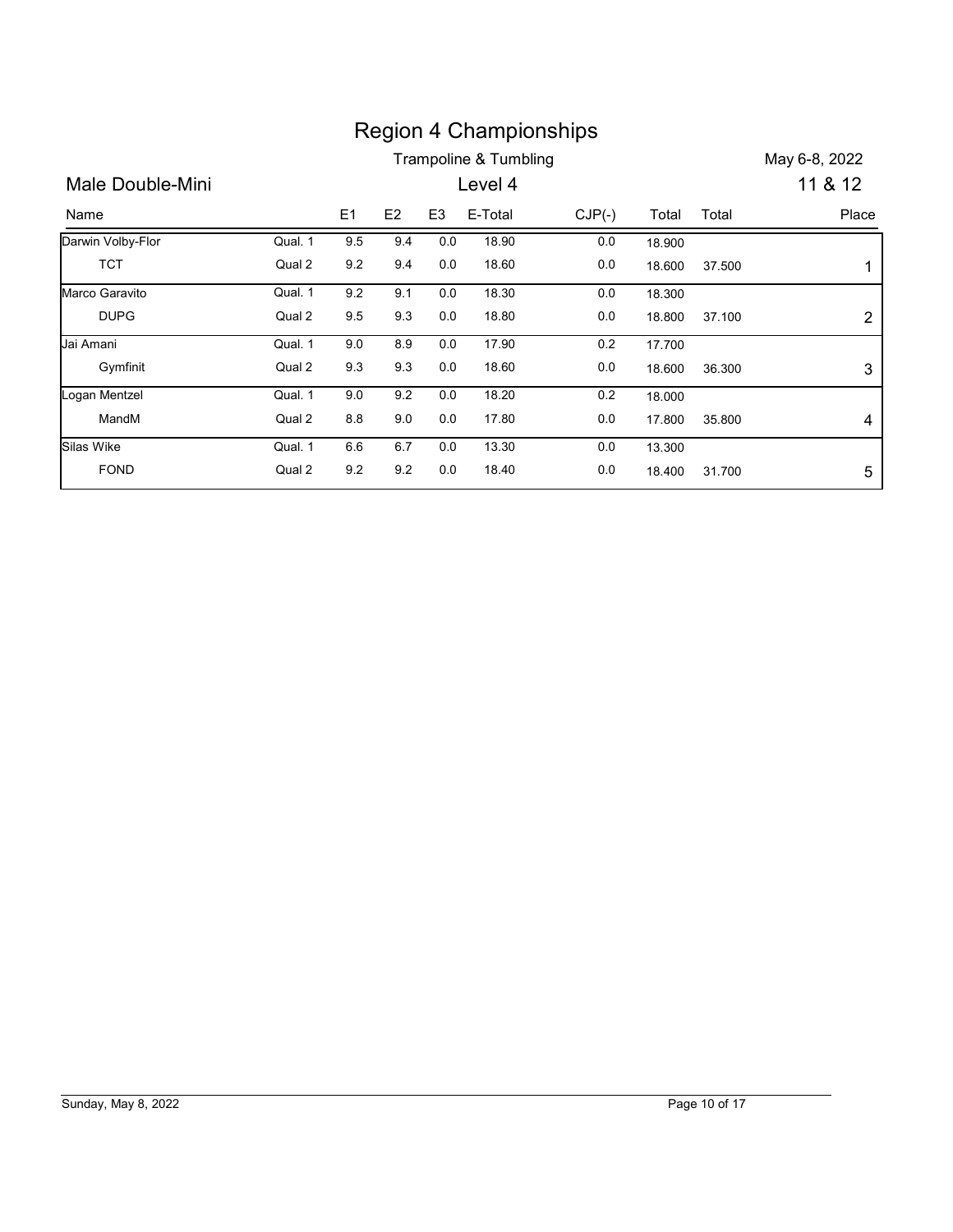|                     |         |         |                |                |                                  | <b>Region 4 Championships</b> |        |        |                            |
|---------------------|---------|---------|----------------|----------------|----------------------------------|-------------------------------|--------|--------|----------------------------|
| Male Double-Mini    |         |         |                |                | Trampoline & Tumbling<br>Level 5 |                               |        |        | May 6-8, 2022<br>8 & Under |
| Name                |         | E1      | E <sub>2</sub> | E <sub>3</sub> | E-Total                          | $CJP(-)$                      | Total  | Total  | Place                      |
| Dewane Caffey       | Qual. 1 | 9.7     | 9.7            | 9.7            | 19.40                            | $0.0\,$                       | 19.400 |        |                            |
| <b>IKG</b>          | Qual 2  | 6.7     | 6.7            | 6.6            | 13.33                            | 0.0                           | 13.333 | 32.733 | 1                          |
| Cayden VanSpankeren | Qual. 1 | 6.8     | $6.8\,$        | $6.7\,$        | 13.53                            | $0.0\,$                       | 13.533 |        |                            |
| TopStar             | Qual 2  | $9.5\,$ | 9.5            | 9.4            | 18.93                            | 0.0                           | 18.933 | 32.467 | $\overline{2}$             |
| Cruz Swickheimer    | Qual. 1 | 9.3     | 9.5            | 9.5            | 18.87                            | 0.0                           | 18.867 |        |                            |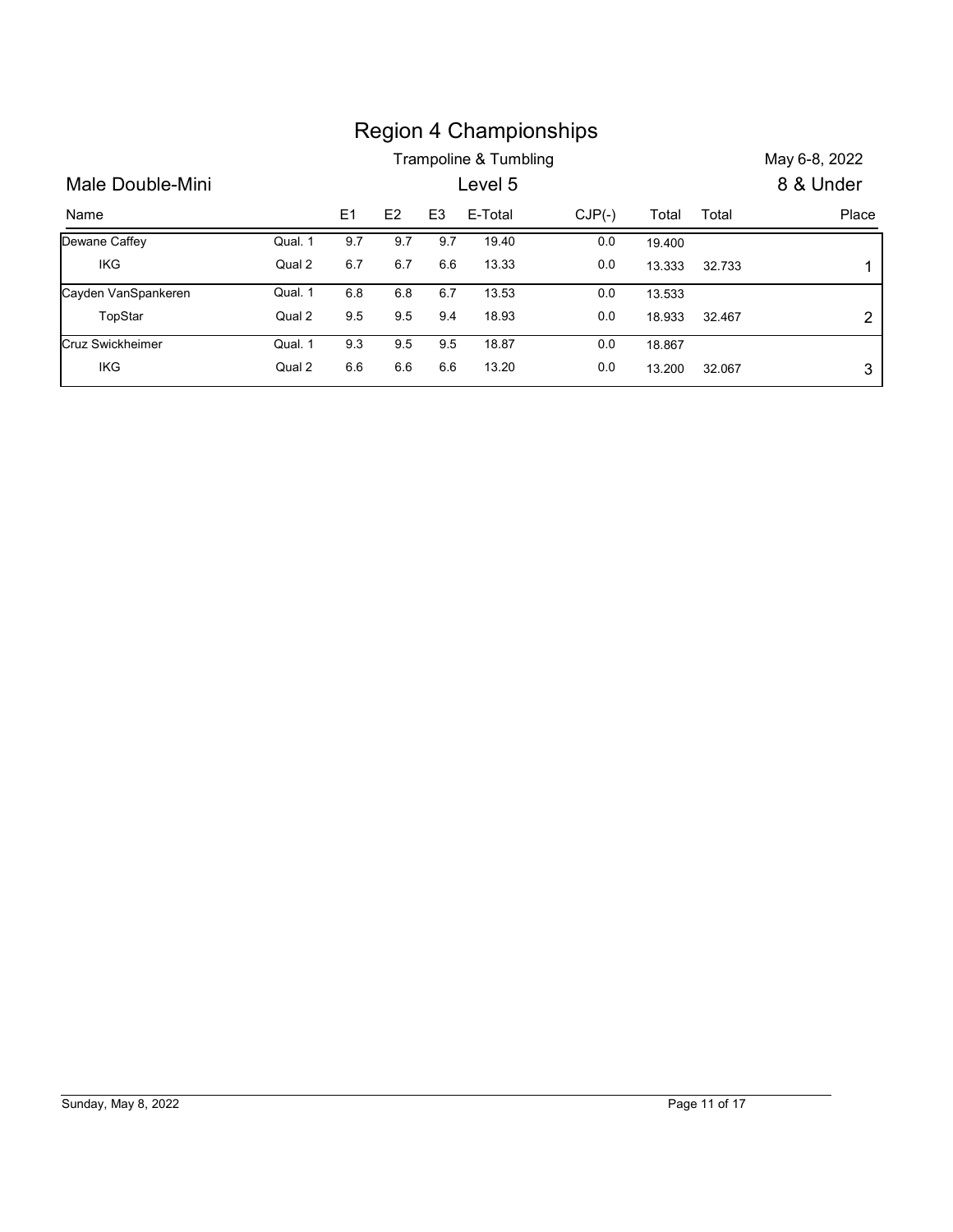|                      |         |                |         |                | <b>Region 4 Championships</b>    |          |        |        |                           |
|----------------------|---------|----------------|---------|----------------|----------------------------------|----------|--------|--------|---------------------------|
|                      |         |                |         |                |                                  |          |        |        |                           |
|                      |         |                |         |                |                                  |          |        |        |                           |
| Male Double-Mini     |         |                |         |                | Trampoline & Tumbling<br>Level 5 |          |        |        | May 6-8, 2022<br>9 & 10   |
| Name                 |         | E <sub>1</sub> | E2      | E <sub>3</sub> | E-Total                          | $CJP(-)$ | Total  | Total  | Place                     |
| Finn Schultz         | Qual. 1 | 9.4            | 9.4     | 9.5            | 18.87                            | $0.0\,$  | 18.867 |        |                           |
| <b>FOND</b>          | Qual 2  | 9.1            | $9.2\,$ | 9.2            | 18.33                            | $0.0\,$  | 18.333 | 37.200 | $\mathbf{1}$              |
| <b>Brian Wozniak</b> | Qual. 1 | 9.1            | 9.1     | 9.2            | 18.27                            | $0.0\,$  | 18.267 |        |                           |
| <b>DUPG</b>          | Qual 2  | 9.2            | 9.3     | 9.2            | 18.47                            | 0.0      | 18.467 | 36.733 | $\overline{\mathbf{c}}$   |
| <b>Colton Lavell</b> | Qual. 1 | 9.1            | 9.3     | 9.3            | 18.47                            | 0.6      | 17.867 |        |                           |
| IKG                  | Qual 2  | 6.6            | 6.6     | 6.6            | 13.20                            | $0.0\,$  | 13.200 | 31.067 | $\ensuremath{\mathsf{3}}$ |
| Connor Janes         | Qual. 1 | 0.0            | 0.0     | 0.0            | 0.00                             | 0.0      | 0.000  |        |                           |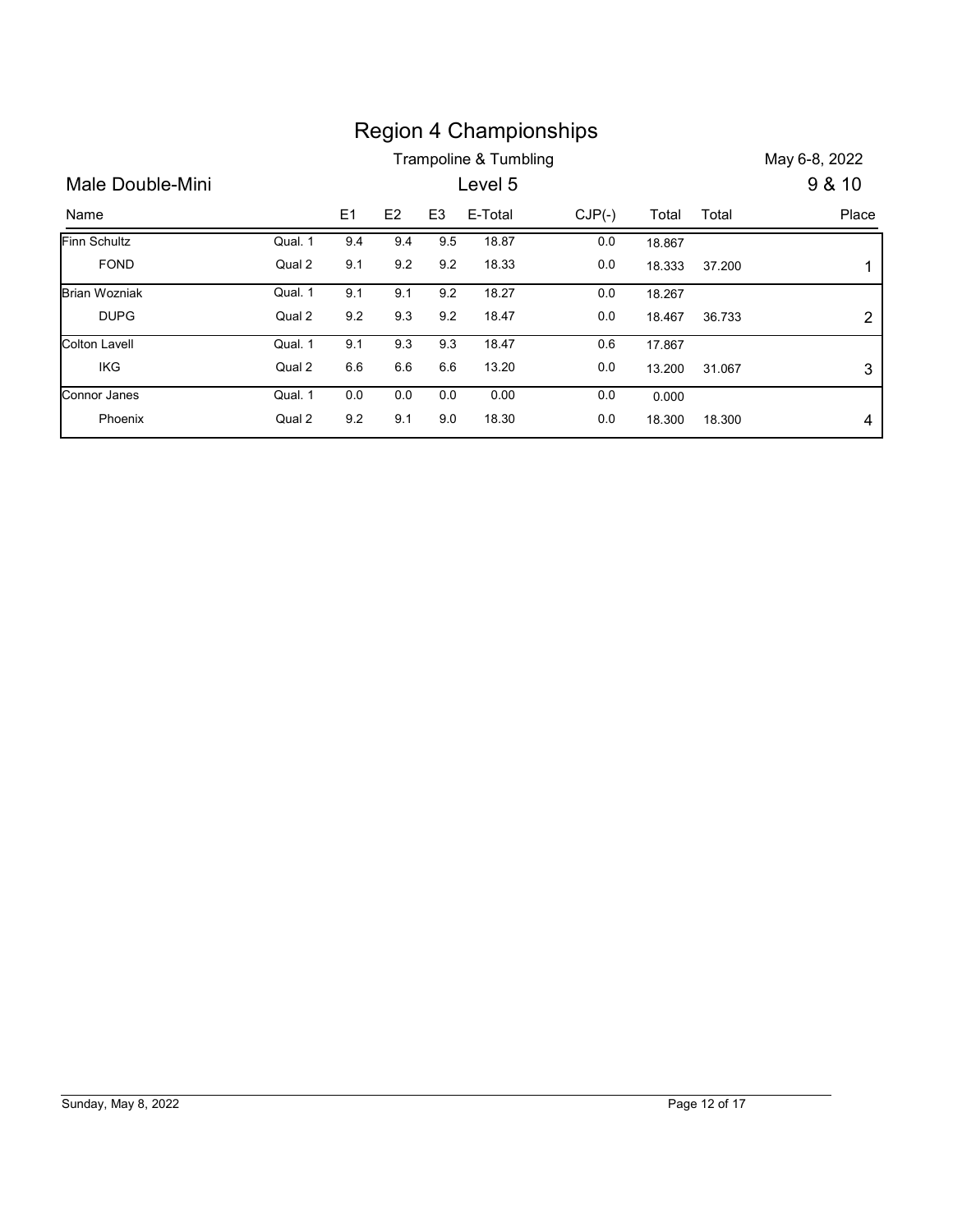|                       |         |         |                |                | <b>Region 4 Championships</b> |          |        |        |                  |
|-----------------------|---------|---------|----------------|----------------|-------------------------------|----------|--------|--------|------------------|
|                       |         |         |                |                | Trampoline & Tumbling         |          |        |        | May 6-8, 2022    |
| Male Double-Mini      |         |         |                |                | Level 5                       |          |        |        | 11 & 12          |
| Name                  |         | E1      | E <sub>2</sub> | E <sub>3</sub> | E-Total                       | $CJP(-)$ | Total  | Total  | Place            |
| Liam McGill           | Qual. 1 | 9.8     | 9.6            | 9.7            | 19.40                         | 0.0      | 19.400 |        |                  |
| <b>FOND</b>           | Qual 2  | 9.6     | 9.5            | 9.6            | 19.13                         | 0.0      | 19.133 | 38.533 | 1                |
| <b>Brody Buescher</b> | Qual. 1 | 9.5     | 9.5            | 9.6            | 19.07                         | 0.0      | 19.067 |        |                  |
| <b>FOND</b>           | Qual 2  | 9.6     | 9.4            | 9.6            | 19.07                         | 0.0      | 19.067 | 38.133 | $\overline{2}$   |
| Myles Jackson         | Qual. 1 | 9.4     | 9.5            | 9.4            | 18.87                         | 0.0      | 18.867 |        |                  |
| DeVeau                | Qual 2  | 9.4     | 9.5            | 9.4            | 18.87                         | 0.0      | 18.867 | 37.733 | $\mathfrak{S}$   |
| Jackson Swanson       | Qual. 1 | 9.3     | 9.5            | 9.5            | 18.87                         | 0.0      | 18.867 |        |                  |
| NSAG-WI               | Qual 2  | 9.5     | 9.4            | 9.4            | 18.87                         | 0.0      | 18.867 | 37.733 | 3                |
| <b>Ben Gebner</b>     | Qual. 1 | 9.2     | 9.2            | 9.2            | 18.40                         | 0.0      | 18.400 |        |                  |
| <b>DUPG</b>           | Qual 2  | 9.4     | 9.4            | 9.4            | 18.80                         | $0.0\,$  | 18.800 | 37.200 | 5                |
| Noah Abebe            | Qual. 1 | 9.2     | 9.3            | 9.3            | 18.53                         | 0.0      | 18.533 |        |                  |
| DeVeau                | Qual 2  | $9.0\,$ | 9.1            | 9.1            | 18.13                         | 0.2      | 17.933 | 36.467 | 6                |
| Wesley Johnson        | Qual. 1 | 9.3     | 9.2            | 9.3            | 18.53                         | $0.0\,$  | 18.533 |        |                  |
| <b>TCT</b>            | Qual 2  | $6.7\,$ | $6.7\,$        | $6.7\,$        | 13.40                         | 0.0      | 13.400 | 31.933 | $\boldsymbol{7}$ |
|                       | Qual. 1 | $6.6\,$ | $6.6\,$        | $6.7\,$        | 13.27                         | 0.0      | 13.267 |        |                  |
| Aiden Heiting         | Qual 2  | 9.1     | 9.2            | 9.1            | 18.27                         | 0.0      | 18.267 | 31.533 | 8                |

## Region 4 Championships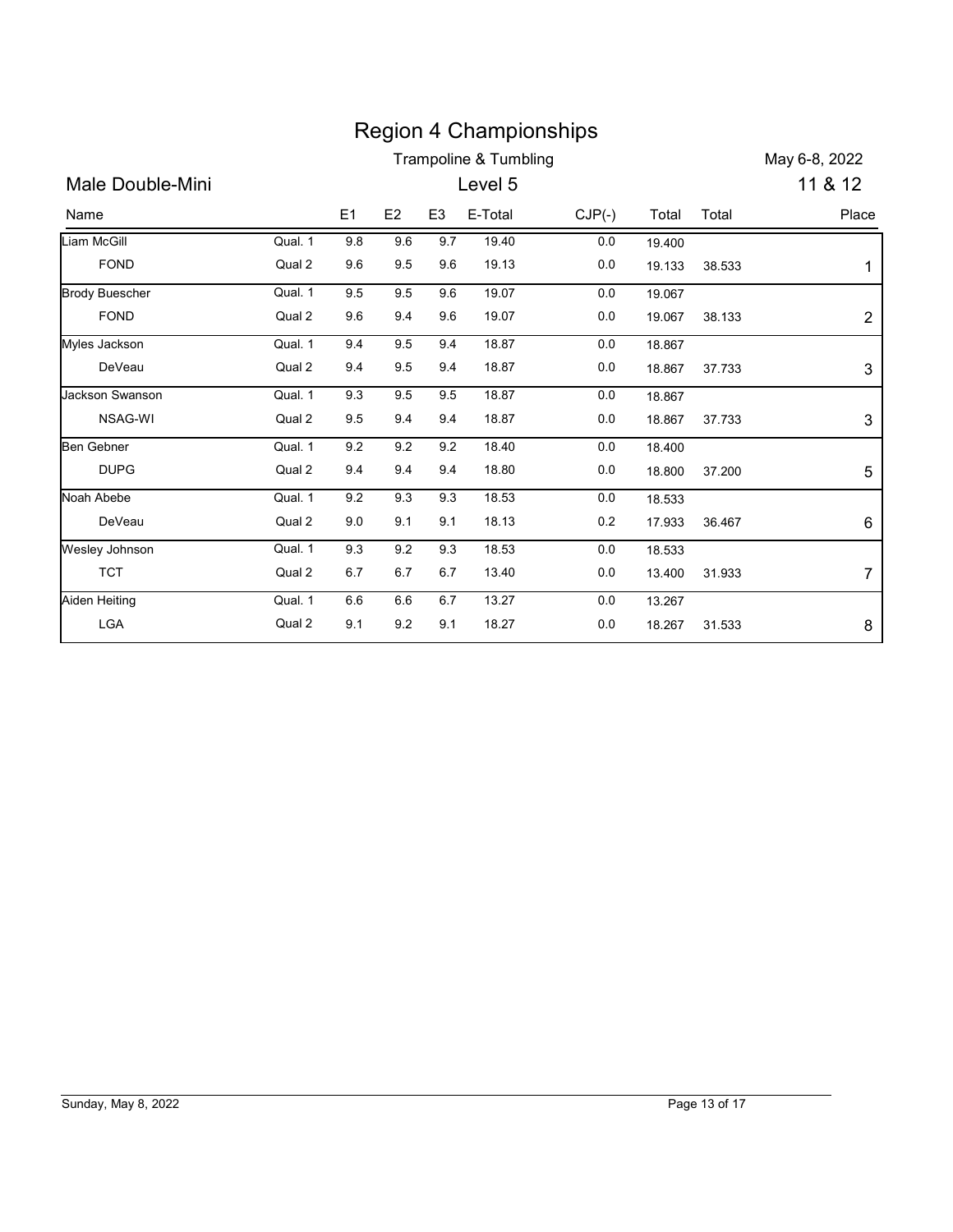|                  |         |         |         |                |                       | <b>Region 4 Championships</b> |        |        |                |
|------------------|---------|---------|---------|----------------|-----------------------|-------------------------------|--------|--------|----------------|
|                  |         |         |         |                | Trampoline & Tumbling |                               |        |        | May 6-8, 2022  |
| Male Double-Mini |         |         |         |                | Level 5               |                               |        |        | 13 & 14        |
| Name             |         | E1      | E2      | E <sub>3</sub> | E-Total               | $CJP(-)$                      | Total  | Total  | Place          |
| Erick Hedlund    | Qual. 1 | 9.3     | 9.2     | 0.0            | 18.50                 | 0.0                           | 18.500 |        |                |
| DeVeau           | Qual 2  | $9.5\,$ | 9.4     | 0.0            | 18.90                 | $0.0\,$                       | 18.900 | 37.400 | 1              |
| Liam Kenyon      | Qual. 1 | 9.6     | 9.5     | 0.0            | 19.10                 | 0.0                           | 19.100 |        |                |
| DeVeau           | Qual 2  | 9.4     | 9.4     | $0.0\,$        | 18.80                 | 0.6                           | 18.200 | 37.300 | $\overline{c}$ |
| Diego Venegas    | Qual. 1 | $9.3\,$ | $9.2\,$ | 0.0            | 18.50                 | $0.0\,$                       | 18.500 |        |                |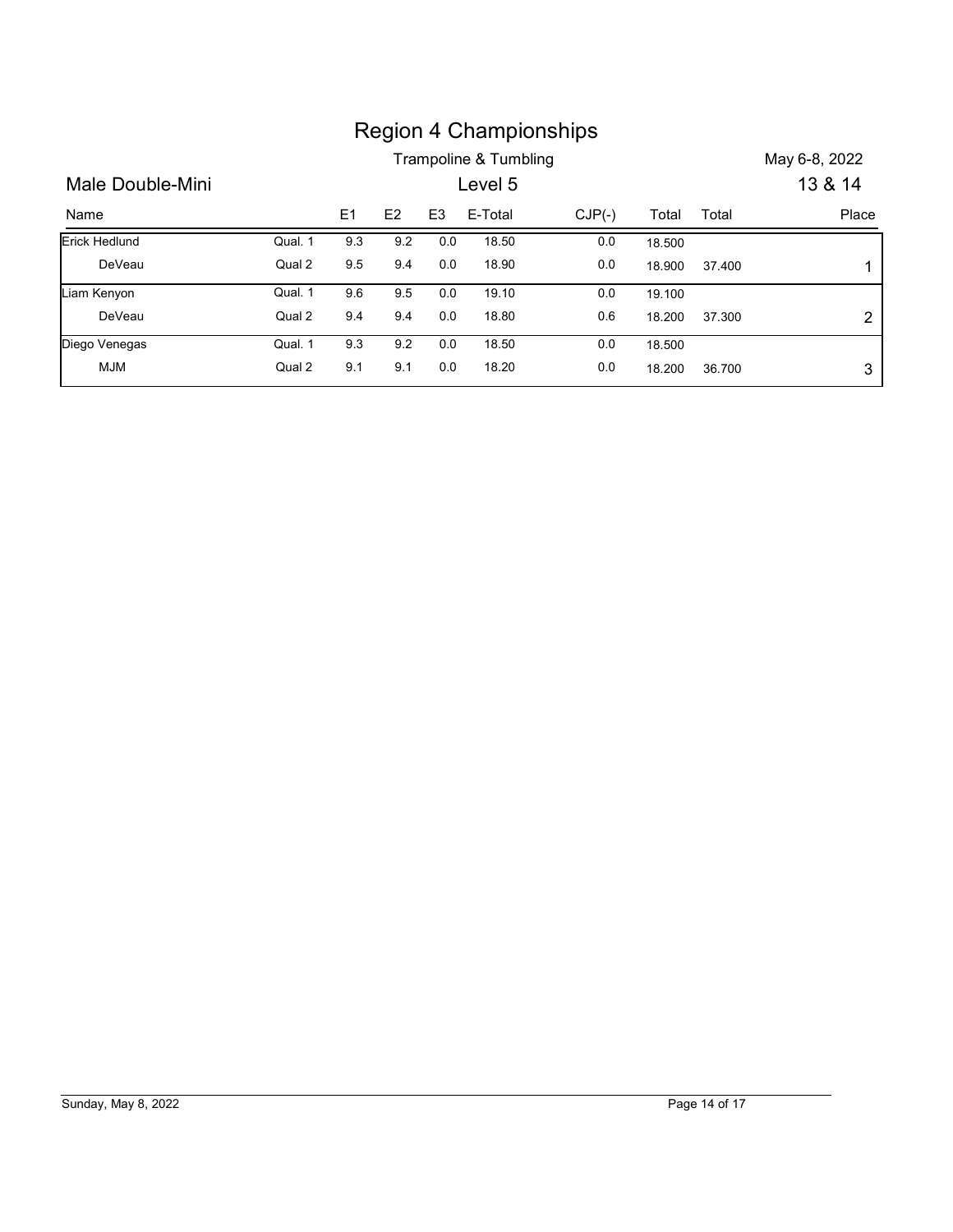|                  |         |                |                |                |                       | <b>Region 4 Championships</b> |        |        |               |
|------------------|---------|----------------|----------------|----------------|-----------------------|-------------------------------|--------|--------|---------------|
|                  |         |                |                |                | Trampoline & Tumbling |                               |        |        | May 6-8, 2022 |
| Male Double-Mini |         |                |                |                | Level 5               |                               |        |        | 15 & Over     |
| Name             |         | E <sub>1</sub> | E <sub>2</sub> | E <sub>3</sub> | E-Total               | $CJP(-)$                      | Total  | Total  |               |
| Raiden Engberg   | Qual. 1 | 9.2            | 9.2            | $0.0\,$        | 18.40                 | 0.0                           | 18.400 |        |               |
| TheFlip          | Qual 2  | 6.6            | 6.6            | 0.0            | 13.20                 | 0.0                           | 13.200 | 31.600 | Place<br>1    |
| Josh Cestkowski  | Qual. 1 | 6.6            | 6.6            | 0.0            | 13.20                 | 0.0                           | 13.200 |        |               |

### Region 4 Championships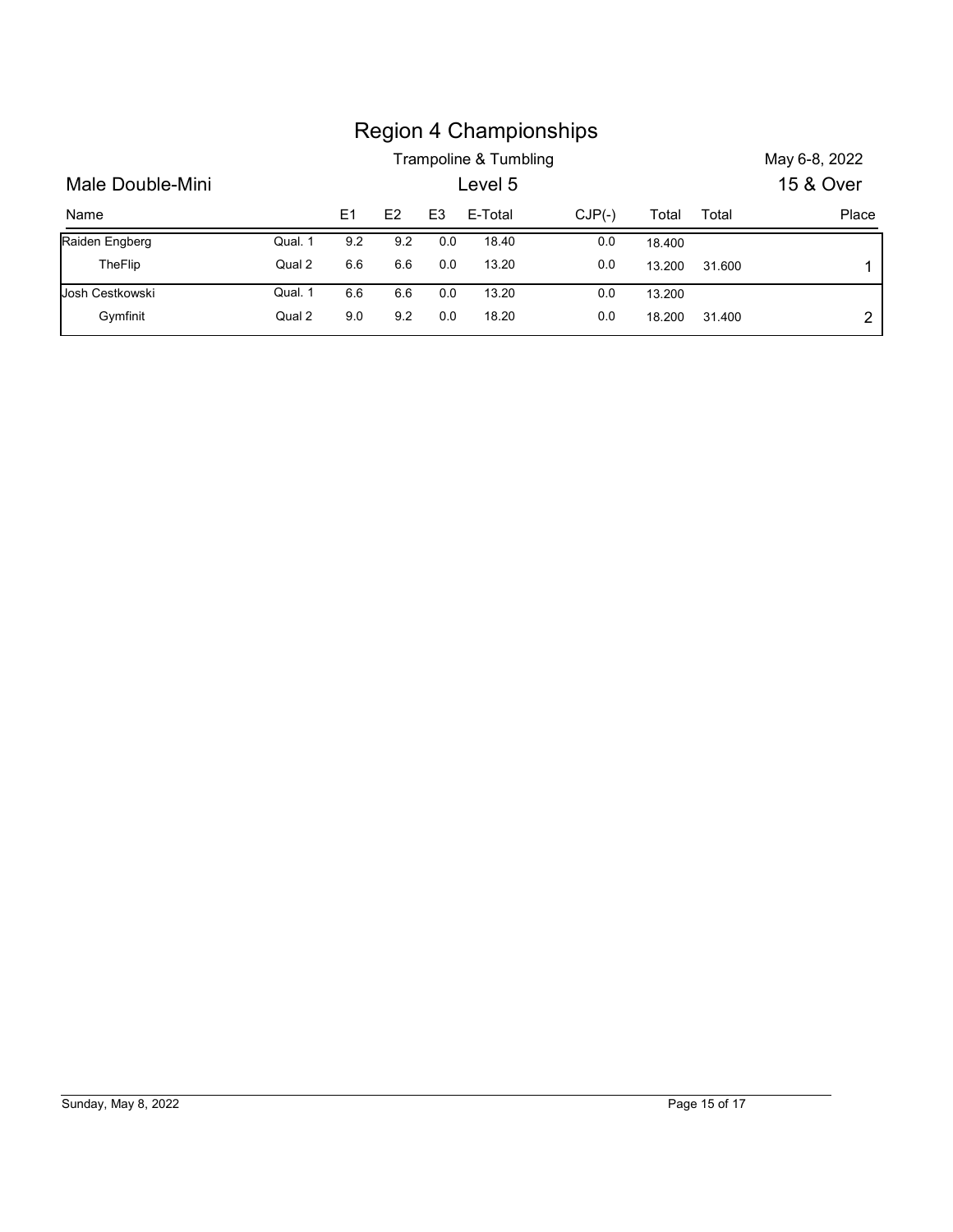|                  |         |                |                |                |                       | <b>Region 4 Championships</b> |        |        |                |
|------------------|---------|----------------|----------------|----------------|-----------------------|-------------------------------|--------|--------|----------------|
|                  |         |                |                |                | Trampoline & Tumbling |                               |        |        | May 6-8, 2022  |
| Male Double-Mini |         |                |                |                | Level 6               |                               |        |        | 11 & 12        |
| Name             |         | E <sub>1</sub> | E <sub>2</sub> | E <sub>3</sub> | E-Total               | $CJP(-)$                      | Total  | Total  | Place          |
| Will Pusateri    | Qual. 1 | 9.3            | 9.3            | 9.2            | 18.53                 | 0.6                           | 17.933 |        |                |
| Integrit         | Qual 2  | $9.6\,$        | 9.4            | 9.4            | 18.93                 | 0.2                           | 18.733 | 36.667 | 1              |
| Gavin Crane      | Qual. 1 | 9.3            | 9.4            | 9.4            | 18.73                 | $0.0\,$                       | 18.733 |        |                |
| Helix            | Qual 2  | 8.4            | 8.6            | 8.5            | 17.00                 | $0.0\,$                       | 17.000 | 35.733 | $\overline{2}$ |
| Landon Johnson   | Qual. 1 | 8.9            | $9.0\,$        | 8.9            | 17.87                 | $0.0\,$                       | 17.867 |        |                |